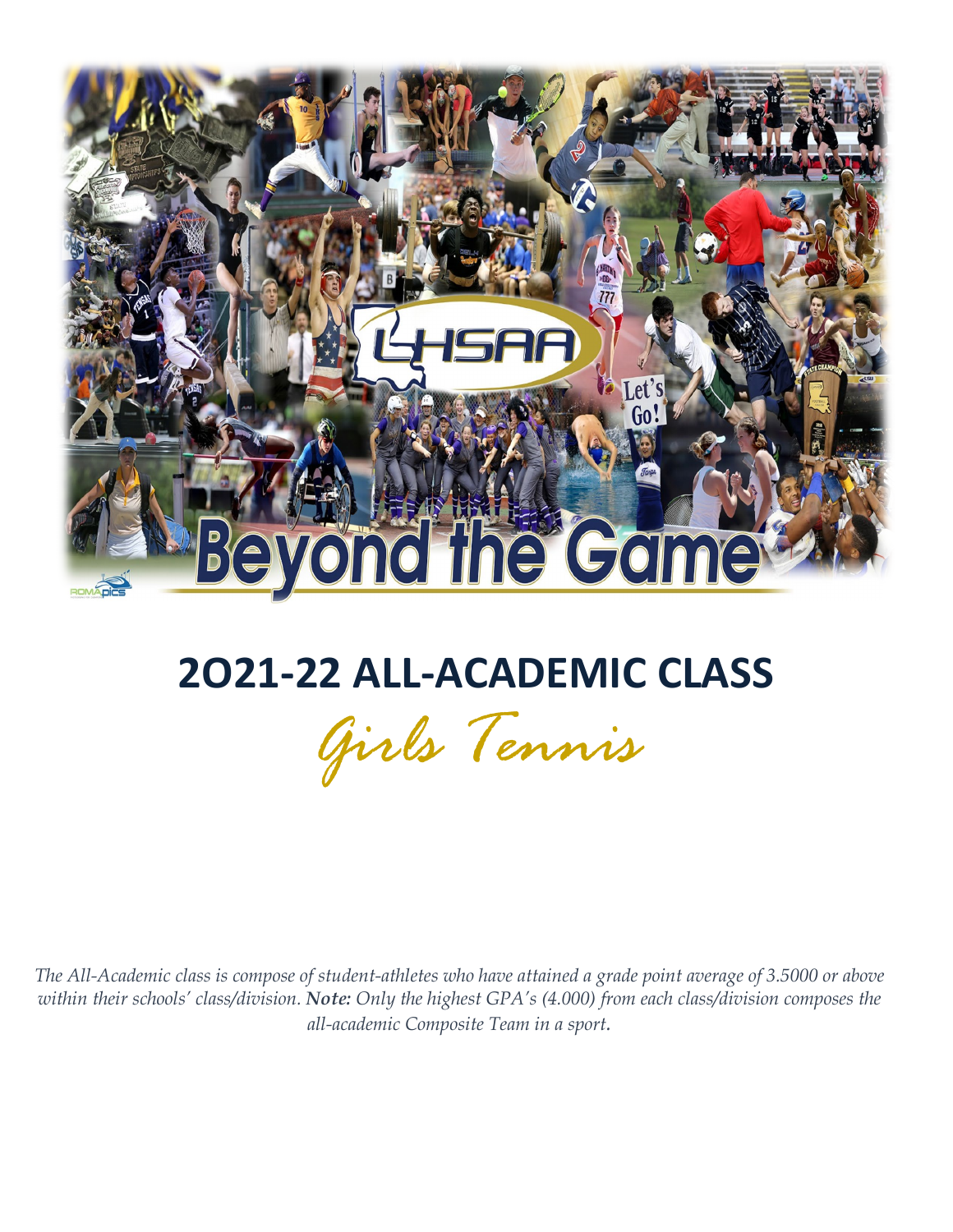

## 2021-22 ALL-ACADEMIC GIRLS' TENNIS CLASS TEAM

|                         | Division I |                       |            |              |                 |            |  |  |  |
|-------------------------|------------|-----------------------|------------|--------------|-----------------|------------|--|--|--|
| Name                    | Year       | School                | Sport      | <b>Class</b> | <b>Division</b> | <b>GPA</b> |  |  |  |
| Adelina Duhon           | 2021-22    | Acadiana              | <b>GTE</b> | <b>5A</b>    | T               | 4.0000     |  |  |  |
| Khloe LeLeux            | 2021-22    | Acadiana              | <b>GTE</b> | <b>5A</b>    |                 | 4.0000     |  |  |  |
| Andrea Garcia           | 2021-22    | Alexandria            | <b>GTE</b> | <b>5A</b>    | ı               | 4.0000     |  |  |  |
| Isabella Soileau        | 2021-22    | <b>Barbe</b>          | <b>GTE</b> | <b>5A</b>    | T               | 4.0000     |  |  |  |
| <b>Emily Moffett</b>    | 2021-22    | Captain Shreve        | <b>GTE</b> | <b>5A</b>    | T               | 4.0000     |  |  |  |
| Brianna Daigle          | 2021-22    | Denham Springs        | <b>GTE</b> | <b>5A</b>    | I.              | 4.0000     |  |  |  |
| Claire Dean             | 2021-22    | Denham Springs        | <b>GTE</b> | <b>5A</b>    | ı               | 4.0000     |  |  |  |
| Sadie Rochelle          | 2021-22    | Destrehan             | <b>GTE</b> | <b>5A</b>    | T               | 4.0000     |  |  |  |
| Riley Sciambra          | 2021-22    | Dominican             | <b>GTE</b> | <b>5A</b>    | ı               | 4.0000     |  |  |  |
| Amanda Hux              | 2021-22    | Lafayette             | <b>GTE</b> | <b>5A</b>    | L               | 4.0000     |  |  |  |
| Roma Kolluru            | 2021-22    | Lafayette             | <b>GTE</b> | <b>5A</b>    | ı               | 4.0000     |  |  |  |
| Anna Coleman            | 2021-22    | Natchitoches Central  | <b>GTE</b> | <b>5A</b>    | L               | 4.0000     |  |  |  |
| Mackenzie Doody         | 2021-22    | Northshore            | <b>GTE</b> | <b>5A</b>    | ı               | 4.0000     |  |  |  |
| Joy Han                 | 2021-22    | Northshore            | <b>GTE</b> | <b>5A</b>    | T               | 4.0000     |  |  |  |
| <b>Kelly Caston</b>     | 2021-22    | Ruston                | <b>GTE</b> | <b>5A</b>    | ı               | 4.0000     |  |  |  |
| <b>Emily Book</b>       | 2021-22    | Sam Houston           | <b>GTE</b> | <b>5A</b>    | L               | 4.0000     |  |  |  |
| Reilyn Hilton           | 2021-22    | Sam Houston           | <b>GTE</b> | <b>5A</b>    | T               | 4.0000     |  |  |  |
| Syndey Pawlowski        | 2021-22    | Sam Houston           | <b>GTE</b> | <b>5A</b>    | L               | 4.0000     |  |  |  |
| <b>Brookelyn Darr</b>   | 2021-22    | Mandeville            | <b>GTE</b> | <b>5A</b>    | ı               | 3.9811     |  |  |  |
| Anna Grace Scott        | 2021-22    | Pineville             | <b>GTE</b> | <b>5A</b>    | L               | 3.9804     |  |  |  |
| Makenna Todd            | 2021-22    | Fontainebleau         | <b>GTE</b> | <b>5A</b>    | T               | 3.9803     |  |  |  |
| Katherine Ferrier       | 2021-22    | Captain Shreve        | <b>GTE</b> | <b>5A</b>    | L               | 3.9795     |  |  |  |
| Alice Balkin            | 2021-22    | <b>East Ascension</b> | <b>GTE</b> | <b>5A</b>    | ı               | 3.9615     |  |  |  |
| Shea Brassette          | 2021-22    | Hahnville             | <b>GTE</b> | <b>5A</b>    | T               | 3.9600     |  |  |  |
| <b>Adisyn Estes</b>     | 2021-22    | Sam Houston           | <b>GTE</b> | <b>5A</b>    | T               | 3.9600     |  |  |  |
| Hardie Babineaux        | 2021-22    | Acadiana              | <b>GTE</b> | 5A           | I               | 3.9592     |  |  |  |
| <b>Emily Harrington</b> | 2021-22    | Alexandria            | <b>GTE</b> | 5A           |                 | 3.9565     |  |  |  |
| Kennedy Comeaux         | 2021-22    | Acadiana              | <b>GTE</b> | 5A           |                 | 3.9545     |  |  |  |
| <b>Emily Schacht</b>    | 2021-22    | <b>Baton Rouge</b>    | <b>GTE</b> | 5A           | L               | 3.9524     |  |  |  |
| Cydney Williams         | 2021-22    | Sam Houston           | <b>GTE</b> | 5A           |                 | 3.9500     |  |  |  |
| Alyssa Patterson        | 2021-22    | Denham Springs        | <b>GTE</b> | 5A           |                 | 3.9434     |  |  |  |
| Kaitlyn Williams        | 2021-22    | Hammond               | <b>GTE</b> | 5A           |                 | 3.9423     |  |  |  |
| <b>Haley Hamilton</b>   | 2021-22    | Airline               | <b>GTE</b> | 5A           |                 | 3.9400     |  |  |  |
| <b>Brooklin Perkins</b> | 2021-22    | Hahnville             | <b>GTE</b> | 5A           |                 | 3.9388     |  |  |  |
| Abby Haddox             | 2021-22    | Zachary               | <b>GTE</b> | 5A           |                 | 3.9387     |  |  |  |
| Ashley Belcher          | 2021-22    | <b>Baton Rouge</b>    | <b>GTE</b> | 5A           |                 | 3.9348     |  |  |  |
| Alex Lay                | 2021-22    | Destrehan             | <b>GTE</b> | 5A           |                 | 3.9310     |  |  |  |
| Merrit Foster           | 2021-22    | Southside             | <b>GTE</b> | 5A           |                 | 3.9200     |  |  |  |
| Lillie Young            | 2021-22    | Acadiana              | <b>GTE</b> | 5A           |                 | 3.9184     |  |  |  |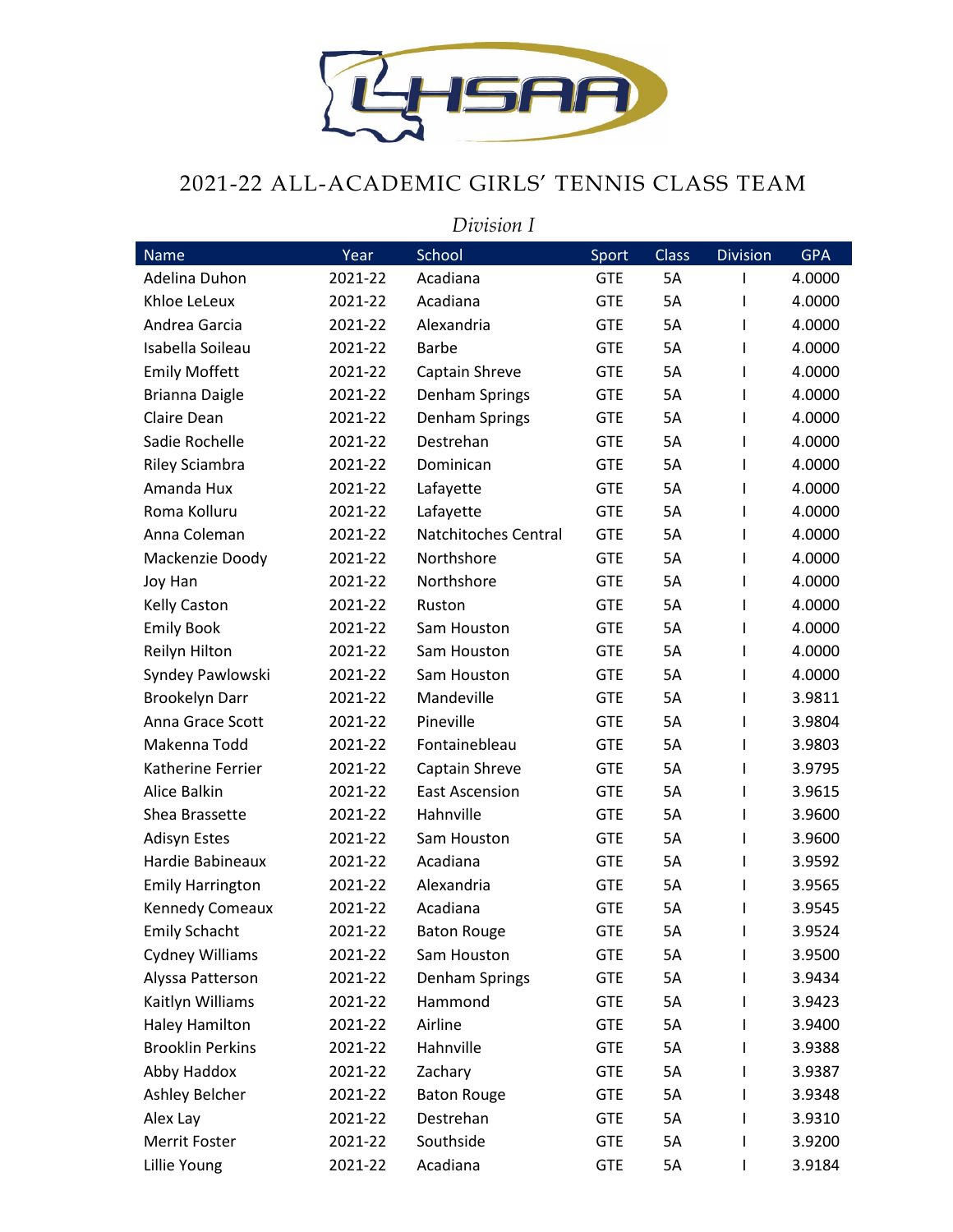| Name                     | Year    | School               | Sport      | <b>Class</b> | <b>Division</b> | <b>GPA</b> |
|--------------------------|---------|----------------------|------------|--------------|-----------------|------------|
| <b>Bethany Wilson</b>    | 2021-22 | Walker               | <b>GTE</b> | 5A           | I               | 3.9167     |
| <b>Bershell Reynaud</b>  | 2021-22 | Destrehan            | <b>GTE</b> | 5A           | ı               | 3.9130     |
| <b>Esther Sung</b>       | 2021-22 | Lafayette            | <b>GTE</b> | 5A           | T               | 3.9091     |
| Payton Brownell          | 2021-22 | Denham Springs       | <b>GTE</b> | 5A           | T               | 3.8913     |
| Annalyse Battle          | 2021-22 | Live Oak             | <b>GTE</b> | <b>5A</b>    | L               | 3.8889     |
| Kelly Chu                | 2021-22 | C.E. Byrd            | <b>GTE</b> | 5A           | T               | 3.8888     |
| <b>Emily Harner</b>      | 2021-22 | Captain Shreve       | <b>GTE</b> | 5A           | L               | 3.8888     |
| Amelia Clark             | 2021-22 | C.E. Byrd            | <b>GTE</b> | <b>5A</b>    | T               | 3.8867     |
| Ariana Zagrev            | 2021-22 | Acadiana             | <b>GTE</b> | 5A           | L               | 3.8846     |
| Jenna Gates              | 2021-22 | <b>West Monroe</b>   | <b>GTE</b> | 5A           | T               | 3.8833     |
| Emma Cecemski            | 2021-22 | Sam Houston          | <b>GTE</b> | <b>5A</b>    | T               | 3.8600     |
| Sophia Lormand           | 2021-22 | Sam Houston          | <b>GTE</b> | <b>5A</b>    | T               | 3.8100     |
| Rebecca Hardee           | 2021-22 | St. Amant            | <b>GTE</b> | 5A           | T               | 3.8036     |
| Nasrine Ningbinnin       | 2021-22 | Thibodaux            | <b>GTE</b> | <b>5A</b>    | T               | 3.8000     |
| Emma Foret               | 2021-22 | H.L. Bourgeois       | <b>GTE</b> | 5A           | T               | 3.7872     |
| Molly Stavinoha          | 2021-22 | Dominican            | <b>GTE</b> | 5A           | T               | 3.7727     |
| <b>Sidney Mayeux</b>     | 2021-22 | Live Oak             | <b>GTE</b> | 5A           | T               | 3.7670     |
| <b>Madison Adams</b>     | 2021-22 | Captain Shreve       | <b>GTE</b> | 5A           | T               | 3.7600     |
| Cadence Durham           | 2021-22 | Sam Houston          | <b>GTE</b> | 5A           | T               | 3.7600     |
| <b>Elliot Stutes</b>     | 2021-22 | <b>Barbe</b>         | <b>GTE</b> | <b>5A</b>    | T               | 3.7500     |
| Isabella Fertitta        | 2021-22 | C.E. Byrd            | <b>GTE</b> | 5A           | T               | 3.7451     |
| <b>Caroline Melancon</b> | 2021-22 | Lafayette            | <b>GTE</b> | 5A           | T               | 3.7200     |
| <b>Addisen Breaux</b>    | 2021-22 | Central Lafourche    | <b>GTE</b> | 5A           | L               | 3.7193     |
| Kristie Bodin            | 2021-22 | Sam Houston          | <b>GTE</b> | <b>5A</b>    | T               | 3.7100     |
| Sneha Atluri             | 2021-22 | <b>Baton Rouge</b>   | <b>GTE</b> | 5A           | T               | 3.7045     |
| Madison Raymond          | 2021-22 | Natchitoches Central | <b>GTE</b> | 5A           | T               | 3.6963     |
| Lily Moloney             | 2021-22 | C.E. Byrd            | <b>GTE</b> | 5A           | T               | 3.6938     |
| <b>Brooke Couret</b>     | 2021-22 | Dominican            | <b>GTE</b> | 5A           | ı               | 3.6805     |
| <b>Brit Lay</b>          | 2021-22 | Destrehan            | <b>GTE</b> | 5A           | I               | 3.6552     |
| <b>Chloe Broussard</b>   | 2021-22 | Alexandria           | <b>GTE</b> | 5A           | T               | 3.6250     |
| <b>Faith Quarles</b>     | 2021-22 | Captain Shreve       | <b>GTE</b> | 5A           | L               | 3.6222     |
| Lily Daugherty           | 2021-22 | Hammond              | <b>GTE</b> | 5A           | L               | 3.6154     |
| Kiana Tarr               | 2021-22 | H.L. Bourgeois       | <b>GTE</b> | 5A           |                 | 3.6087     |
| Haylea Moreau            | 2021-22 | Captain Shreve       | <b>GTE</b> | 5A           |                 | 3.6037     |
| Halima Hamdan            | 2021-22 | Dutchtown            | <b>GTE</b> | 5A           | ı               | 3.5714     |
| Angelique Patterson      | 2021-22 | Hammond              | <b>GTE</b> | 5A           |                 | 3.5510     |
| Jules Whittle            | 2021-22 | Pineville            | <b>GTE</b> | 5A           |                 | 3.5349     |
| Ella Grieder             | 2021-22 | C.E. Byrd            | <b>GTE</b> | 5A           |                 | 3.5227     |
| Katie Olin               | 2021-22 | H.L. Bourgeois       | <b>GTE</b> | 5A           | ı               | 3.5227     |
| Savannah Richard         | 2021-22 | Central - B.R.       | <b>GTE</b> | 5A           | I               | 3.5000     |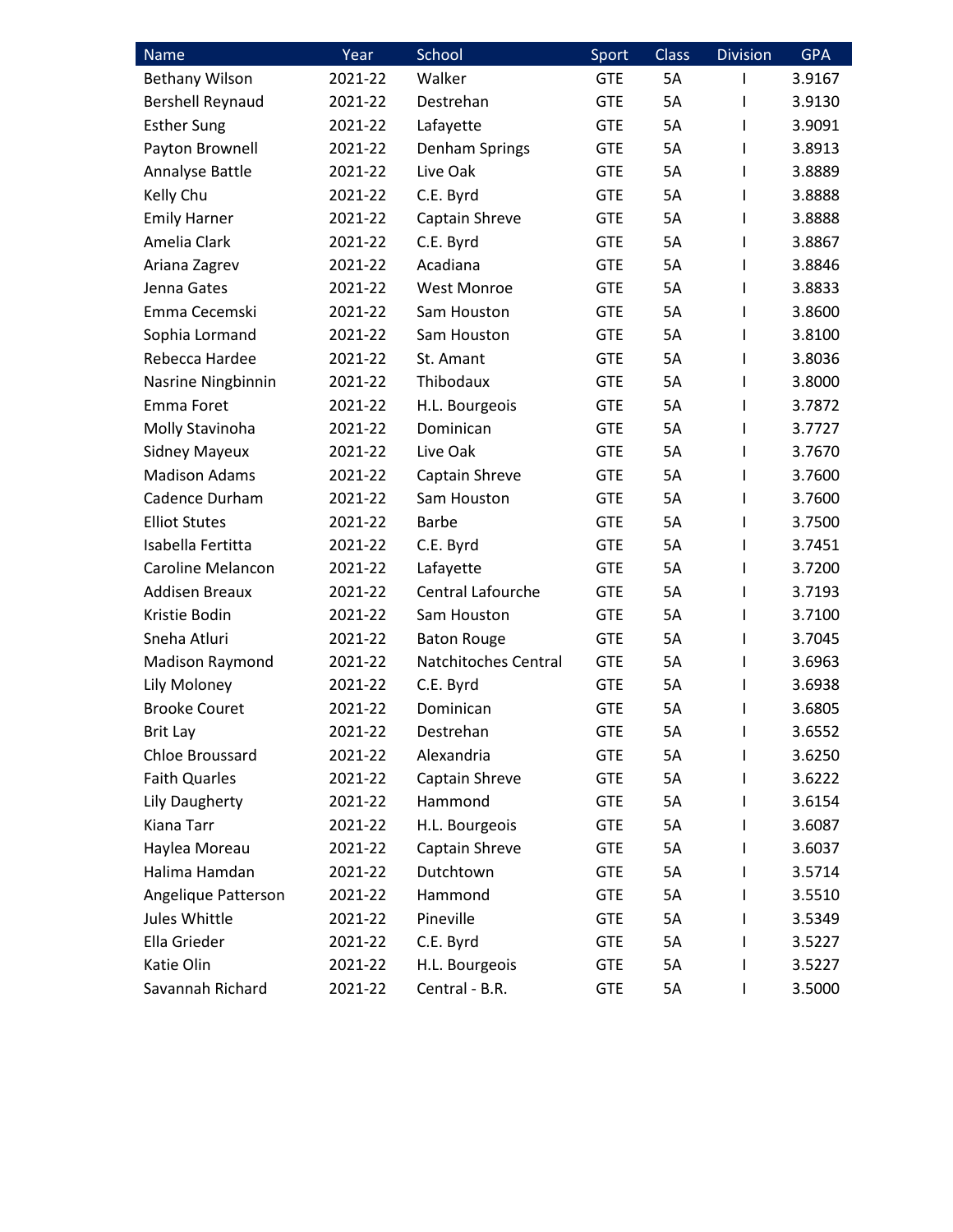|                         |         | Division II            |            |              |                 |            |
|-------------------------|---------|------------------------|------------|--------------|-----------------|------------|
| Name                    | Year    | School                 | Sport      | <b>Class</b> | <b>Division</b> | <b>GPA</b> |
| Katelyn Bussey          | 2021-22 | Archbishop Chapelle    | <b>GTE</b> | 5A           | Ш               | 4.0000     |
| Elizabeth Falcon        | 2021-22 | Assumption             | <b>GTE</b> | 4A           | Ш               | 4.0000     |
| Alyse Walker            | 2021-22 | Assumption             | <b>GTE</b> | 4A           | $\sf II$        | 4.0000     |
| Raelee Craft            | 2021-22 | Benton                 | <b>GTE</b> | 5A           | $\mathbf{I}$    | 4.0000     |
| Laura Ajlani            | 2021-22 | Bolton                 | <b>GTE</b> | 4A           | $\mathbf{I}$    | 4.0000     |
| Thuy Chau               | 2021-22 | Caddo Magnet           | <b>GTE</b> | 4A           | $\mathbf{I}$    | 4.0000     |
| <b>Tuyen Chau</b>       | 2021-22 | Caddo Magnet           | <b>GTE</b> | 4A           | $\mathbf{I}$    | 4.0000     |
| Neelie Lim              | 2021-22 | Caddo Magnet           | <b>GTE</b> | 4A           | $\mathbf{I}$    | 4.0000     |
| <b>Madison Eckholdt</b> | 2021-22 | Eunice                 | <b>GTE</b> | 4A           | $\mathbf{I}$    | 4.0000     |
| Karalyn Moragne         | 2021-22 | Lakeshore              | <b>GTE</b> | 4A           | $\mathbf{I}$    | 4.0000     |
| <b>Brianna Troutman</b> | 2021-22 | Leesville              | <b>GTE</b> | 4A           | $\mathbf{I}$    | 4.0000     |
| Kahlan Francis          | 2021-22 | Liberty                | <b>GTE</b> | 4A           | $\mathbf{I}$    | 4.0000     |
| Sophie Ettinger         | 2021-22 | Lusher Charter         | <b>GTE</b> | 4A           | $\mathbf{I}$    | 4.0000     |
| Ainsley Fontenot        | 2021-22 | Morgan City            | <b>GTE</b> | 4A           | $\mathbf{I}$    | 4.0000     |
| Keller Girod            | 2021-22 | <b>Ouachita Parish</b> | <b>GTE</b> | 5A           | $\sf II$        | 4.0000     |
| Isabella Cheramie       | 2021-22 | South Lafourche        | <b>GTE</b> | 4A           | $\mathbf{I}$    | 4.0000     |
| Isabella Lasseigne      | 2021-22 | South Lafourche        | <b>GTE</b> | 4A           | $\mathbf{I}$    | 4.0000     |
| Marley Dardar           | 2021-22 | South Terrebonne       | <b>GTE</b> | 4A           | $\mathbf{I}$    | 4.0000     |
| Carley Pinel            | 2021-22 | South Terrebonne       | <b>GTE</b> | 4A           | $\sf II$        | 4.0000     |
| <b>Blair Cestia</b>     | 2021-22 | St. Thomas More        | <b>GTE</b> | 4A           | $\mathbf{I}$    | 4.0000     |
| Kari Crumley            | 2021-22 | West Ouachita          | <b>GTE</b> | 5A           | $\mathbf{I}$    | 4.0000     |
| Clara Lenard            | 2021-22 | West Ouachita          | <b>GTE</b> | 5A           | $\mathbf{I}$    | 4.0000     |
| Jane Robichaux          | 2021-22 | E.D. White             | <b>GTE</b> | 3A           | $\mathbf{I}$    | 3.9800     |
| Savannah Trujillo       | 2021-22 | Leesville              | <b>GTE</b> | 4A           | $\mathbf{I}$    | 3.9761     |
| Lexie Leboeuf           | 2021-22 | South Terrebonne       | <b>GTE</b> | 4A           | $\mathbf{I}$    | 3.9636     |
| Charlotte White         | 2021-22 | Caddo Magnet           | <b>GTE</b> | 4A           | $\mathbf{I}$    | 3.9615     |
| Grace Beckham           | 2021-22 | Benton                 | <b>GTE</b> | 5A           | $\sf II$        | 3.9600     |
| Trista Bonvillain       | 2021-22 | Vandebilt Catholic     | <b>GTE</b> | 4A           | Ш               | 3.9600     |
| Anna Blanchard          | 2021-22 | Assumption             | <b>GTE</b> | 4Α           | Ш               | 3.9556     |
| Avery Hebert            | 2021-22 | St. Thomas More        | <b>GTE</b> | 4A           | Ш               | 3.9525     |
| Keya Effit              | 2021-22 | Caddo Magnet           | <b>GTE</b> | 4Α           | $\mathbf{I}$    | 3.9361     |
| <b>Elle Semmes</b>      | 2021-22 | Benton                 | <b>GTE</b> | 5A           | Ш               | 3.9200     |
| Sarah Kring             | 2021-22 | Woodlawn - B.R.        | <b>GTE</b> | 5A           | Ш               | 3.9166     |
| Allison Linsten         | 2021-22 | Lakeshore              | <b>GTE</b> | 4A           | Ш               | 3.9100     |
| Caitlin Coles           | 2021-22 | St. Thomas More        | <b>GTE</b> | 4Α           | $\mathbf{I}$    | 3.9048     |
| Annabel Allen           | 2021-22 | <b>Ben Franklin</b>    | <b>GTE</b> | 4A           | Ш               | 3.9000     |
| Lindsey Wilkerson       | 2021-22 | Leesville              | <b>GTE</b> | 4A           | $\mathbf{I}$    | 3.8955     |
| Hannah Ezell            | 2021-22 | West Ouachita          | <b>GTE</b> | 5A           | Ш               | 3.8888     |
| <b>Elizabeth Harris</b> | 2021-22 | Neville                | <b>GTE</b> | 4Α           | $\mathbf{I}$    | 3.8753     |
| <b>Austill May</b>      | 2021-22 | St. Scholastica        | <b>GTE</b> | 4A           | Ш               | 3.8700     |
| Abygail Davis           | 2021-22 | Pearl River            | <b>GTE</b> | 4Α           | $\mathbf{I}$    | 3.8696     |
| Alley Ogea              | 2021-22 | Eunice                 | <b>GTE</b> | 4A           | Ш               | 3.8634     |
| Sofia Kaluyeva          | 2021-22 | Salmen                 | <b>GTE</b> | 4Α           | $\mathbf{I}$    | 3.8600     |
| <b>Mallory Slay</b>     | 2021-22 | Benton                 | <b>GTE</b> | 5A           | Ш               | 3.8500     |
| Caroline Cardinal       | 2021-22 | Lakeshore              | <b>GTE</b> | 4A           | $\mathbf{I}$    | 3.8500     |
| Angelina Madere         | 2021-22 | Archbishop Chapelle    | <b>GTE</b> | 5A           | Ш               | 3.8400     |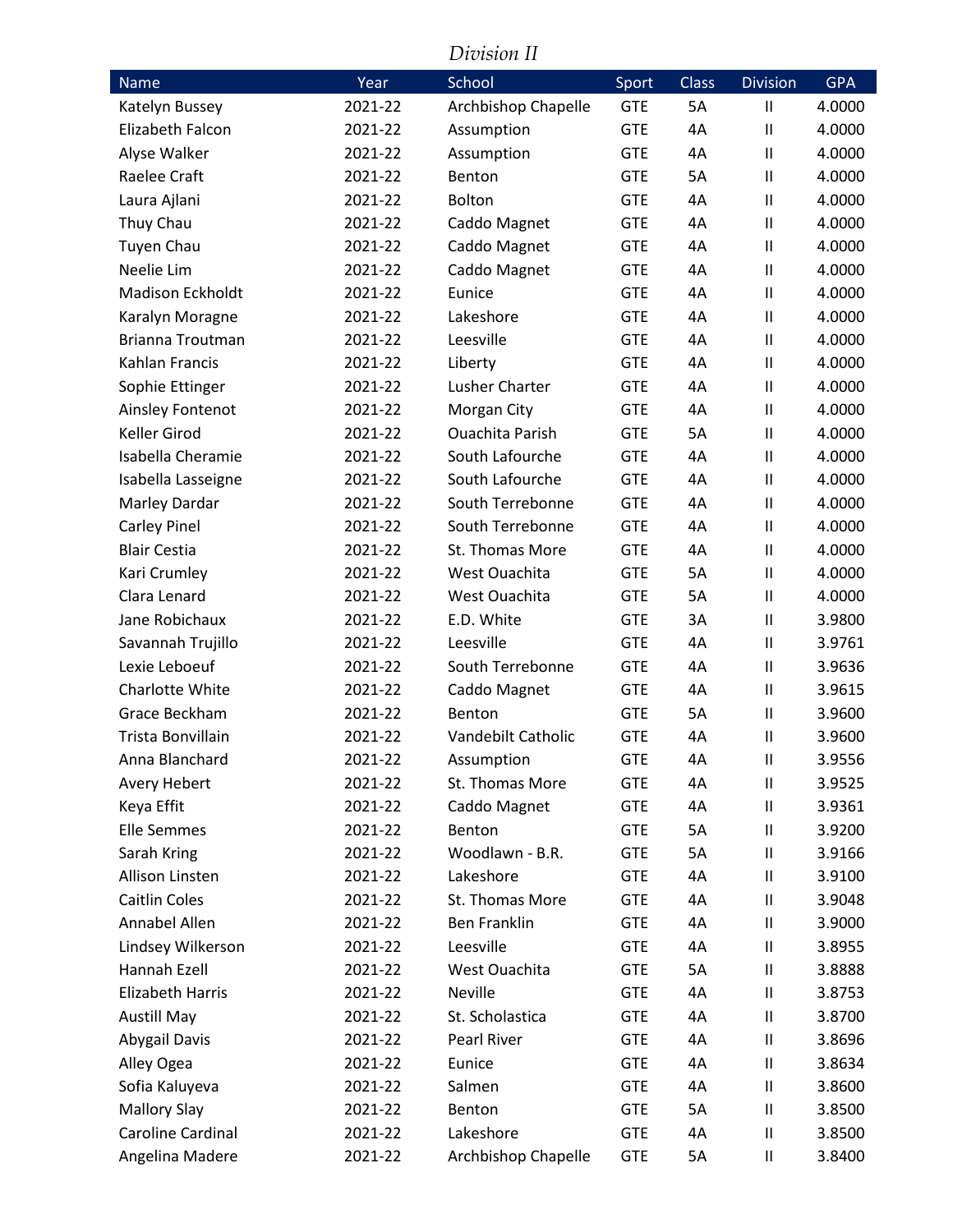| $N$ ame                | Year    | School                 | Sport      | <b>Class</b> | <b>Division</b>            | <b>GPA</b> |
|------------------------|---------|------------------------|------------|--------------|----------------------------|------------|
| <b>Brooke Mason</b>    | 2021-22 | Lakeshore              | <b>GTE</b> | 4A           | $\mathbf{H}$               | 3.8400     |
| Zoe Zeilman            | 2021-22 | Lakeshore              | <b>GTE</b> | 4A           | $\mathbf{II}$              | 3.8400     |
| Ashley Rowton          | 2021-22 | West Ouachita          | <b>GTE</b> | <b>5A</b>    | $\mathbf{II}$              | 3.8400     |
| Perla Salinas          | 2021-22 | Salmen                 | <b>GTE</b> | 4A           | $\mathbf{II}$              | 3.8333     |
| <b>Huong Tran</b>      | 2021-22 | <b>Ouachita Parish</b> | <b>GTE</b> | <b>5A</b>    | $\mathbf{H}$               | 3.8222     |
| Abby Landry            | 2021-22 | Assumption             | <b>GTE</b> | 4A           | $\mathbf{II}$              | 3.8140     |
| Magarett Livaccari     | 2021-22 | Lusher Charter         | <b>GTE</b> | 4A           | Ш                          | 3.8113     |
| Cali Luke              | 2021-22 | South Terrebonne       | <b>GTE</b> | 4A           | $\mathbf{II}$              | 3.7619     |
| Caroline Rauschenbach  | 2021-22 | Benton                 | <b>GTE</b> | <b>5A</b>    | $\mathbf{II}$              | 3.7500     |
| Maia Carter            | 2021-22 | Liberty                | <b>GTE</b> | 4A           | $\mathbf{II}$              | 3.7500     |
| Ashlyn Duet            | 2021-22 | South Lafourche        | <b>GTE</b> | 4A           | $\mathbf{II}$              | 3.7317     |
| <b>Mckinley Burt</b>   | 2021-22 | Franklinton            | <b>GTE</b> | 4A           | $\mathbf{II}$              | 3.7200     |
| <b>Natalie Russell</b> | 2021-22 | E.D. White             | <b>GTE</b> | 3A           | $\mathbf{II}$              | 3.7115     |
| <b>Kelly Sonnier</b>   | 2021-22 | Eunice                 | <b>GTE</b> | 4A           | $\mathbf{II}$              | 3.7045     |
| Grace Intravia         | 2021-22 | St. Scholastica        | <b>GTE</b> | 4A           | $\mathbf{II}$              | 3.7000     |
| Jada Braxton           | 2021-22 | Woodlawn - B.R.        | <b>GTE</b> | <b>5A</b>    | $\mathbf{II}$              | 3.6875     |
| Anna Belle Bolton      | 2021-22 | <b>Neville</b>         | <b>GTE</b> | 4A           | Ш                          | 3.6548     |
| Emma Babin             | 2021-22 | South Terrebonne       | <b>GTE</b> | 4A           | $\mathbf{II}$              | 3.6471     |
| <b>Katie Mccullers</b> | 2021-22 | <b>Ouachita Parish</b> | <b>GTE</b> | 5A           | $\mathbf{H}$               | 3.6364     |
| Isabella Jones         | 2021-22 | Archbishop Chapelle    | <b>GTE</b> | <b>5A</b>    | $\mathbf{II}$              | 3.6300     |
| <b>Emma Miller</b>     | 2021-22 | E.D. White             | <b>GTE</b> | 3A           | $\ensuremath{\mathsf{II}}$ | 3.6200     |
| Victoria Bourlet       | 2021-22 | Lakeshore              | <b>GTE</b> | 4A           | $\mathbf{II}$              | 3.5900     |
| <b>Emily Roche</b>     | 2021-22 | Lakeshore              | <b>GTE</b> | 4A           | $\mathbf{II}$              | 3.5900     |
| <b>Clare Corley</b>    | 2021-22 | West Ouachita          | <b>GTE</b> | <b>5A</b>    | $\mathbf{II}$              | 3.5900     |
| <b>Isabel Molina</b>   | 2021-22 | Minden                 | <b>GTE</b> | 4A           | $\ensuremath{\mathsf{II}}$ | 3.5636     |
| Daisy Holley           | 2021-22 | Haughton               | <b>GTE</b> | <b>5A</b>    | $\ensuremath{\mathsf{II}}$ | 3.5600     |
| <b>Gracey Hinton</b>   | 2021-22 | Assumption             | <b>GTE</b> | 4A           | $\mathbf{I}$               | 3.5000     |
| <b>Grace Martinez</b>  | 2021-22 | Lakeshore              | <b>GTE</b> | 4A           | $\mathbf{II}$              | 3.5000     |
| Kayla Gibson           | 2021-22 | Liberty                | <b>GTE</b> | 4A           | Ш                          | 3.5000     |
| Celie Chappuis         | 2021-22 | St. Thomas More        | <b>GTE</b> | 4A           | $\mathbf{II}$              | 3.5000     |

## *Division III*

| Name                     | Year    | School                    | Sport      | <b>Class</b> | <b>Division</b> | <b>GPA</b> |
|--------------------------|---------|---------------------------|------------|--------------|-----------------|------------|
| Mikah Ortiz              | 2021-22 | <b>Berwick</b>            | <b>GTE</b> | 3A           | Ш               | 4.0000     |
| Gabriela Utra            | 2021-22 | <b>Berwick</b>            | <b>GTE</b> | 3A           | Ш               | 4.0000     |
| <b>Avery Bailey</b>      | 2021-22 | Caldwell Parish           | <b>GTE</b> | 3A           | Ш               | 4.0000     |
| <b>Molly King</b>        | 2021-22 | Episcopal                 | <b>GTE</b> | 2A           | Ш               | 4.0000     |
| <b>Audrey Dewitt</b>     | 2021-22 | <b>Holy Savior Menard</b> | <b>GTE</b> | 2A           | Ш               | 4.0000     |
| Kadence Faulk            | 2021-22 | lota                      | <b>GTE</b> | 3A           | Ш               | 4.0000     |
| <b>Tori Guidry</b>       | 2021-22 | lota                      | <b>GTE</b> | 3A           | Ш               | 4.0000     |
| Jillian Fontenot         | 2021-22 | Jennings                  | <b>GTE</b> | 3A           | Ш               | 4.0000     |
| Julia O'brien            | 2021-22 | Jennings                  | <b>GTE</b> | 3A           | $\mathbf{III}$  | 4.0000     |
| Brianna Lewis            | 2021-22 | North Webster             | <b>GTE</b> | 3A           | Ш               | 4.0000     |
| Lillian Miller           | 2021-22 | Notre Dame                | <b>GTE</b> | 2A           | III             | 4.0000     |
| Sarah Jane Sims          | 2021-22 | Sterlington               | <b>GTE</b> | 3A           | Ш               | 4.0000     |
| Mary Beacham             | 2021-22 | University Lab            | <b>GTE</b> | 3A           | Ш               | 4.0000     |
| <b>Catherine Watkins</b> | 2021-22 | Welsh                     | <b>GTE</b> | 2A           | Ш               | 4.0000     |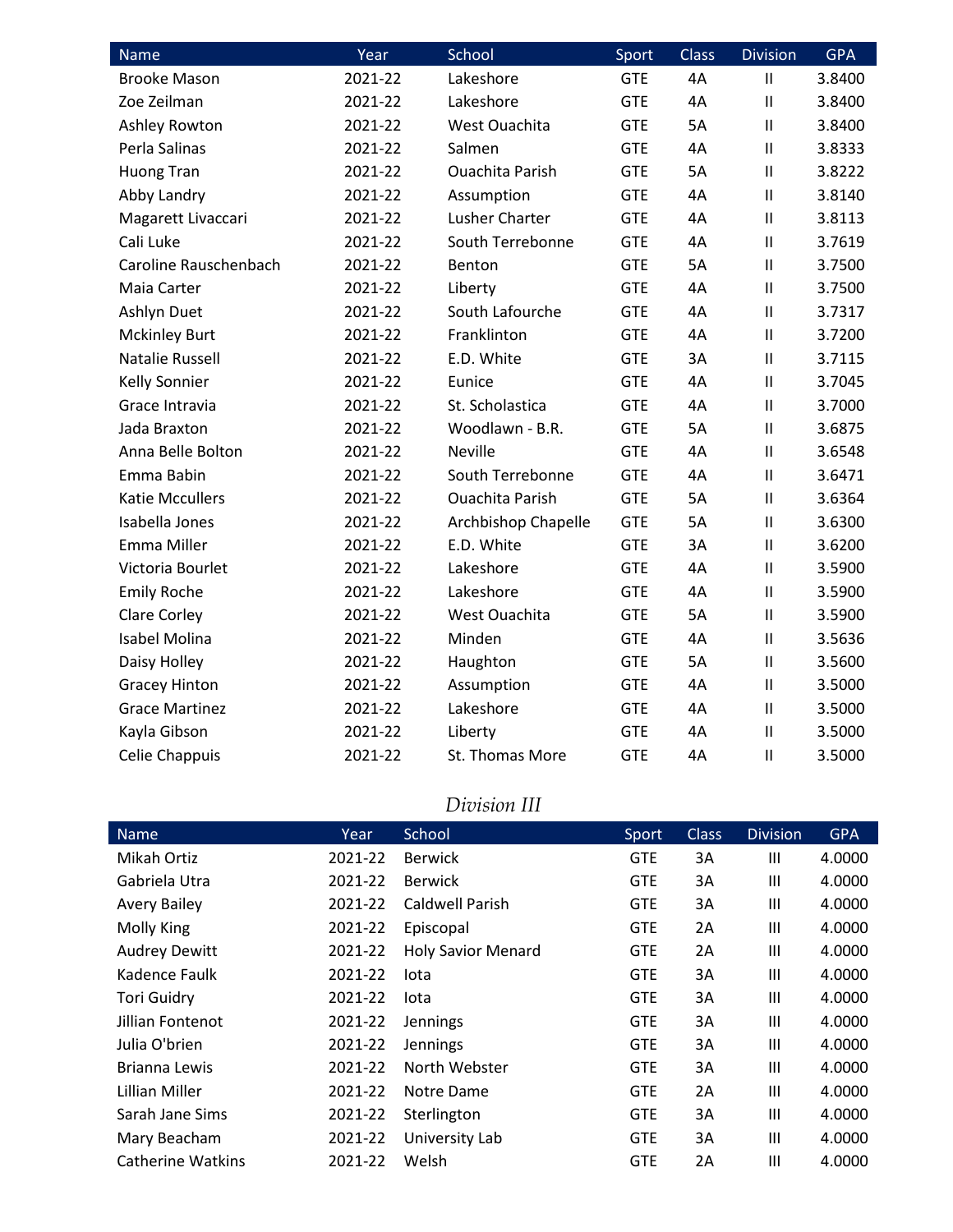| Name                    | Year    | School                       | Sport      | Class | <b>Division</b> | <b>GPA</b> |
|-------------------------|---------|------------------------------|------------|-------|-----------------|------------|
| Kayleigh Arthurs        | 2021-22 | <b>Caldwell Parish</b>       | <b>GTE</b> | 3A    | $\mathbf{III}$  | 3.9800     |
| Andie Flint             | 2021-22 | <b>Caldwell Parish</b>       | <b>GTE</b> | 3A    | $\mathbf{III}$  | 3.9791     |
| Laura Gboloo            | 2021-22 | Episcopal                    | <b>GTE</b> | 2A    | Ш               | 3.9753     |
| Anna Gautreaux          | 2021-22 | Avoyelles                    | <b>GTE</b> | 2A    | Ш               | 3.9642     |
| Karen Trichell          | 2021-22 | St. Charles                  | <b>GTE</b> | 2A    | $\mathbf{III}$  | 3.9629     |
| Mackenzie Hosley        | 2021-22 | North Webster                | <b>GTE</b> | 3A    | Ш               | 3.9623     |
| <b>Taylor Hosley</b>    | 2021-22 | North Webster                | <b>GTE</b> | 3A    | $\mathbf{III}$  | 3.9623     |
| Lillian Verma           | 2021-22 | University Lab               | <b>GTE</b> | 3A    | Ш               | 3.9565     |
| Ailynn Jones            | 2021-22 | Oakdale                      | <b>GTE</b> | 2A    | $\mathbf{III}$  | 3.9555     |
| Julianna Delaune        | 2021-22 | Archbishop Hannan            | <b>GTE</b> | 3A    | $\mathbf{III}$  | 3.9365     |
| Olivia Francis          | 2021-22 | <b>Isidore Newman</b>        | <b>GTE</b> | 2A    | Ш               | 3.9362     |
| Olivia Boyd             | 2021-22 | Acad. of Sacred Heart - N.O. | <b>GTE</b> | 3A    | Ш               | 3.9286     |
| Ava Fortier             | 2021-22 | Catholic - N.I.              | <b>GTE</b> | 2A    | $\mathbf{III}$  | 3.9231     |
| Molly Webb              | 2021-22 | Notre Dame                   | <b>GTE</b> | 2A    | $\mathbf{III}$  | 3.9167     |
| Stella Marie Hobley-    |         |                              |            |       |                 |            |
| Depestre                | 2021-22 | Loyola Prep                  | <b>GTE</b> | 3A    | $\mathbf{III}$  | 3.8980     |
| Jayden Hartley          | 2021-22 | Oakdale                      | <b>GTE</b> | 2A    | Ш               | 3.8965     |
| Jeanne St. Martin       | 2021-22 | St. Charles                  | <b>GTE</b> | 2A    | $\mathbf{III}$  | 3.8909     |
| <b>Brooke Forsythe</b>  | 2021-22 | St. Charles                  | <b>GTE</b> | 2A    | $\mathbf{III}$  | 3.8888     |
| <b>Tristin Knox</b>     | 2021-22 | Loyola Prep                  | <b>GTE</b> | 3A    | Ш               | 3.8750     |
| <b>Claire Cormier</b>   | 2021-22 | Notre Dame                   | <b>GTE</b> | 2A    | Ш               | 3.8696     |
| Kiersten Hatfield       | 2021-22 | <b>Caldwell Parish</b>       | <b>GTE</b> | 3A    | $\mathbf{III}$  | 3.8654     |
| Mary Rose Buttross      | 2021-22 | St. Louis Catholic           | <b>GTE</b> | 3A    | Ш               | 3.7931     |
| <b>Isabelle Foret</b>   | 2021-22 | Ursuline Academy             | <b>GTE</b> | 3A    | $\mathbf{III}$  | 3.7869     |
| <b>Eden Guirard</b>     | 2021-22 | Episcopal                    | <b>GTE</b> | 2A    | Ш               | 3.7308     |
| Lora Sharpe             | 2021-22 | St. Louis Catholic           | <b>GTE</b> | 3A    | $\mathbf{III}$  | 3.7308     |
| Meredith Henning        | 2021-22 | St. Louis Catholic           | <b>GTE</b> | 3A    | $\mathbf{III}$  | 3.7200     |
| Mary Field Leak         | 2021-22 | West Feliciana               | <b>GTE</b> | 3A    | $\mathbf{III}$  | 3.7111     |
| <b>Faith Edwards</b>    | 2021-22 | Jena                         | <b>GTE</b> | 3A    | Ш               | 3.7045     |
| Sarah Beth Johnson      | 2021-22 | Sterlington                  | <b>GTE</b> | 3A    | Ш               | 3.6326     |
| Emmi Davis              | 2021-22 | Vidalia                      | <b>GTE</b> | 2A    | Ш               | 3.6041     |
| <b>Madeline Devries</b> | 2021-22 | St. Michael the Archangel    | <b>GTE</b> | 4A    | Ш               | 3.5952     |
| Jade Huff               | 2021-22 | Sterlington                  | <b>GTE</b> | 3A    | Ш               | 3.5869     |
| Mya Falgout             | 2021-22 | Ursuline Academy             | <b>GTE</b> | 3A    | Ш               | 3.5804     |
| Catherine Bonura        | 2021-22 | Acad. of Sacred Heart - N.O. | <b>GTE</b> | 3A    | Ш               | 3.5714     |
| Kierah Paul             | 2021-22 | <b>Berwick</b>               | <b>GTE</b> | 3A    | Ш               | 3.5472     |
| Lauren Harper           | 2021-22 | Ursuline Academy             | <b>GTE</b> | ЗΑ    | Ш               | 3.5278     |

## *Division IV*

| <b>Name</b>        | Year    | School                         | Sport      | <b>Class</b> | <b>Division</b> | <b>GPA</b> |
|--------------------|---------|--------------------------------|------------|--------------|-----------------|------------|
| Grace Fontenot     | 2021-22 | <b>Ascension Episcopal</b>     | <b>GTE</b> | 2Α           | IV              | 4.0000     |
| <b>Gracie Gage</b> | 2021-22 | <b>Ascension Episcopal</b>     | <b>GTE</b> | 2A           | IV              | 4.0000     |
| Abigail Hall       | 2021-22 | <b>Ascension Episcopal</b>     | <b>GTE</b> | 2A           | IV              | 4.0000     |
| Avery Leblanc      | 2021-22 | <b>Ascension Episcopal</b>     | <b>GTE</b> | 2Α           | IV              | 4.0000     |
| Savannah Pesnell   | 2021-22 | Choudrant                      | <b>GTE</b> | B            | IV              | 4.0000     |
| Camille Cambre     | 2021-22 | <b>Christ Episcopal School</b> | <b>GTE</b> | B            | IV              | 4.0000     |
| Alexis Fell        | 2021-22 | <b>Christ Episcopal School</b> | <b>GTE</b> | B            | IV              | 4.0000     |
| Chelsie Dean       | 2021-22 | Converse                       | <b>GTE</b> | B            | IV              | 4.0000     |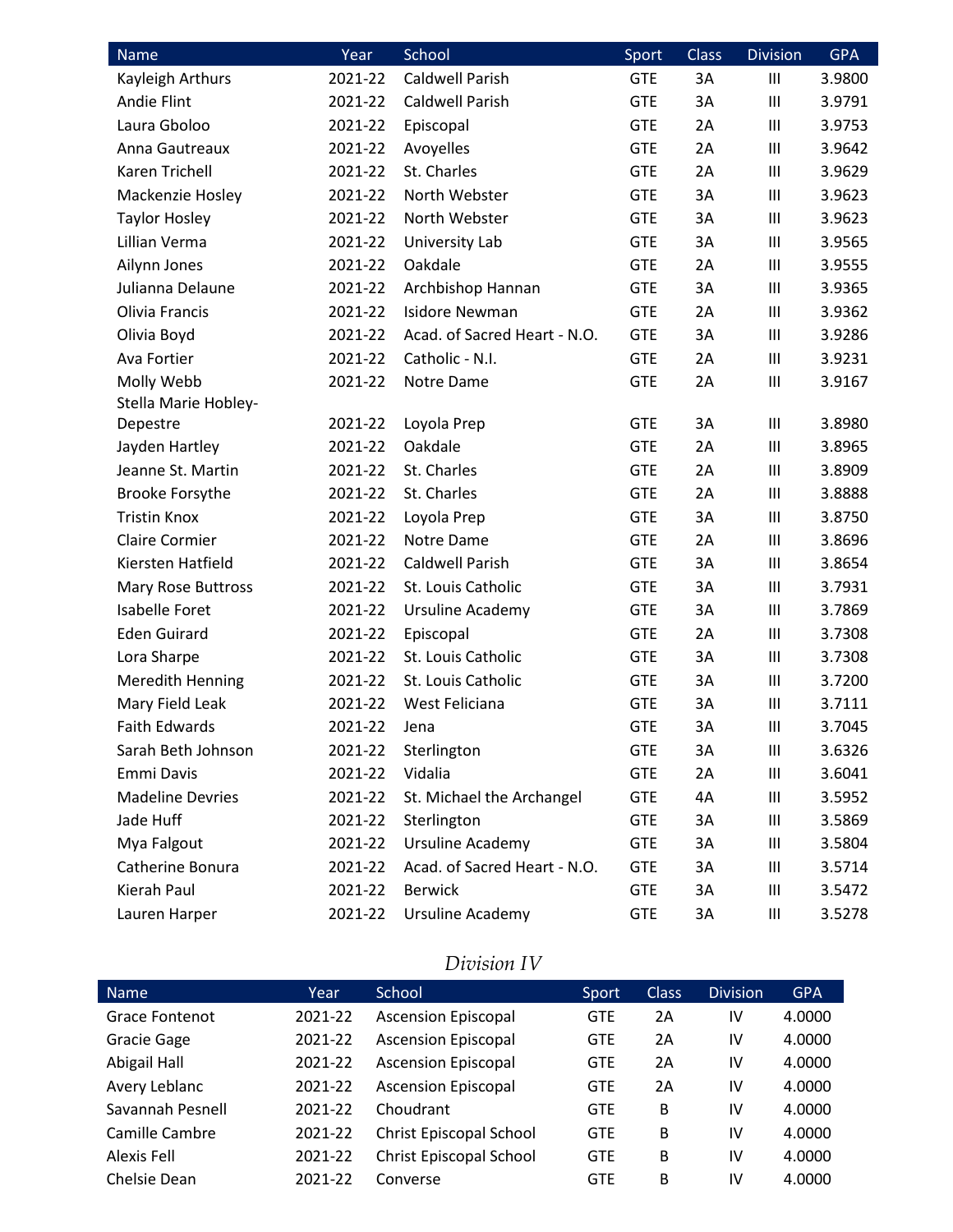| <b>Name</b>                  | Year    | School                    | Sport      | Class        | <b>Division</b> | <b>GPA</b> |
|------------------------------|---------|---------------------------|------------|--------------|-----------------|------------|
| Emma Gombos                  | 2021-22 | Episcopal of Acadiana     | <b>GTE</b> | B            | IV              | 4.0000     |
| <b>Madison Scharfenstein</b> | 2021-22 | First Baptist Christian   | <b>GTE</b> | $\mathsf{C}$ | IV              | 4.0000     |
| <b>Brea Baca-White</b>       | 2021-22 | Hathaway                  | <b>GTE</b> | B            | IV              | 4.0000     |
| Zena Forestier               | 2021-22 | Hathaway                  | <b>GTE</b> | B            | IV              | 4.0000     |
| Makynzi Legros               | 2021-22 | Hathaway                  | <b>GTE</b> | B            | IV              | 4.0000     |
| Layla Bani-Saaid             | 2021-22 | Houma Christian           | <b>GTE</b> | 2A           | IV              | 4.0000     |
| Carmen Falgout               | 2021-22 | Houma Christian           | <b>GTE</b> | 2A           | IV              | 4.0000     |
| Isabella Hardy               | 2021-22 | Lacassine                 | <b>GTE</b> | B            | IV              | 4.0000     |
| Kayley West                  | 2021-22 | Northlake Christian       | <b>GTE</b> | 2A           | IV              | 4.0000     |
| Abby Lynn Chop               | 2021-22 | Oak Grove                 | <b>GTE</b> | 1A           | IV              | 4.0000     |
| Daisy Rane Corley            | 2021-22 | Oak Grove                 | <b>GTE</b> | 1A           | IV              | 4.0000     |
| Dixie Lane Corley            | 2021-22 | Oak Grove                 | <b>GTE</b> | 1A           | IV              | 4.0000     |
| Emma Dartlon                 | 2021-22 | Oak Grove                 | <b>GTE</b> | 1A           | IV              | 4.0000     |
| Ariel Munholland             | 2021-22 | <b>River Oaks</b>         | <b>GTE</b> | 1A           | IV              | 4.0000     |
| <b>Ashton Oswalt</b>         | 2021-22 | <b>River Oaks</b>         | <b>GTE</b> | 1A           | IV              | 4.0000     |
| <b>Greta Miller</b>          | 2021-22 | St. Edmund                | <b>GTE</b> | 1A           | IV              | 4.0000     |
| Susannah Summerlin           | 2021-22 | St. Edmund                | <b>GTE</b> | 1A           | IV              | 4.0000     |
| Margaret Barham              | 2021-22 | St. Frederick             | <b>GTE</b> | 1A           | IV              | 4.0000     |
| Logan Foote                  | 2021-22 | St. Frederick             | <b>GTE</b> | 1A           | IV              | 4.0000     |
| Emma Broadway                | 2021-22 | St. Mary's                | <b>GTE</b> | 1A           | IV              | 4.0000     |
| <b>Taylor Mcgovern</b>       | 2021-22 | St. Thomas Aquinas        | <b>GTE</b> | 2A           | IV              | 4.0000     |
| Rachel Fontenot              | 2021-22 | <b>Vermilion Catholic</b> | <b>GTE</b> | 1A           | IV              | 4.0000     |
| Kate Prude                   | 2021-22 | Pope John Paul II         | <b>GTE</b> | 2A           | IV              | 3.9833     |
| Piper Leger                  | 2021-22 | Episcopal of Acadiana     | <b>GTE</b> | B            | IV              | 3.9620     |
| Sha'mya Canada               | 2021-22 | Choudrant                 | <b>GTE</b> | B            | IV              | 3.9607     |
| Yara Younes                  | 2021-22 | St. Mary's                | <b>GTE</b> | 1A           | IV              | 3.9600     |
| Ava Roy                      | 2021-22 | Avoyelles Public Charter  | <b>GTE</b> | 2A           | IV              | 3.9545     |
| Lauren Coyle                 | 2021-22 | Houma Christian           | <b>GTE</b> | 2A           | IV              | 3.9545     |
| Raygan Johnson               | 2021-22 | Ouachita Christian        | <b>GTE</b> | 1A           | IV              | 3.9545     |
| Elizabeth Johnston           | 2021-22 | Louise McGehee            | <b>GTE</b> | 2A           | IV              | 3.9500     |
| Elizabeth Brooke Sykes       | 2021-22 | Oak Grove                 | <b>GTE</b> | 1A           | IV              | 3.9333     |
| Zeina Younes                 | 2021-22 | St. Mary's                | <b>GTE</b> | 1A           | IV              | 3.9300     |
| <b>Haley Self</b>            | 2021-22 | Glenbrook                 | <b>GTE</b> | 1A           | IV              | 3.9286     |
| Emma Stewart                 | 2021-22 | St. Mary's                | <b>GTE</b> | 1A           | IV              | 3.9259     |
| Ava Ruffino                  | 2021-22 | Northlake Christian       | <b>GTE</b> | 2A           | IV              | 3.9100     |
| Peyton Hines                 | 2021-22 | Avoyelles Public Charter  | <b>GTE</b> | 2A           | IV              | 3.9091     |
| Ayden Brown                  | 2021-22 | Episcopal of Acadiana     | <b>GTE</b> | В            | IV              | 3.9000     |
| Elizabeth Davis              | 2021-22 | Choudrant                 | <b>GTE</b> | B            | IV              | 3.8936     |
| Lanie Gary                   | 2021-22 | Hathaway                  | <b>GTE</b> | B            | IV              | 3.8889     |
| Madeline Breaux              | 2021-22 | Episcopal of Acadiana     | <b>GTE</b> | B            | IV              | 3.8800     |
| Kenzee Granger               | 2021-22 | Hathaway                  | <b>GTE</b> | B            | IV              | 3.8800     |
| <b>Gweneth Dohmann</b>       | 2021-22 | Central Catholic          | <b>GTE</b> | 1A           | IV              | 3.8750     |
| Anna Lindley Roberts         | 2021-22 | Oak Grove                 | <b>GTE</b> | 1A           | IV              | 3.8723     |
| Alyssa Meche                 | 2021-22 | <b>Opelousas Catholic</b> | <b>GTE</b> | 1A           | IV              | 3.8600     |
| Kelsey Coburn                | 2021-22 | Calvary Baptist           | <b>GTE</b> | 1A           | IV              | 3.8571     |
| <b>Caitlin Mikal Pruitt</b>  | 2021-22 | Oak Grove                 | <b>GTE</b> | 1A           | IV              | 3.8511     |
| Allie Ryals                  | 2021-22 | Converse                  | <b>GTE</b> | B            | IV              | 3.8209     |
| Myla Martin                  | 2021-22 | <b>Central Private</b>    | <b>GTE</b> | 1A           | IV              | 3.8140     |